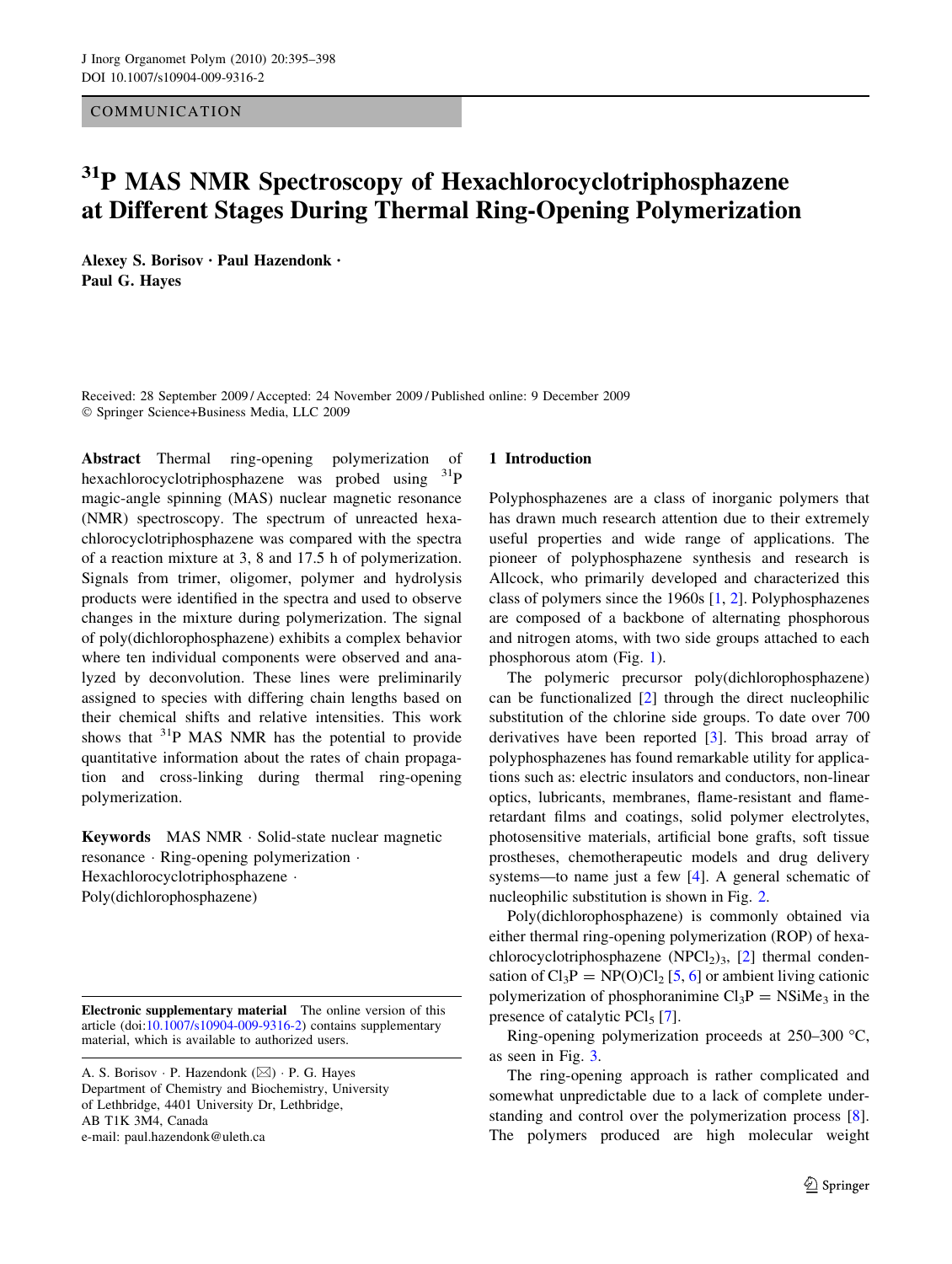<span id="page-1-0"></span>

Fig. 2 Polyphosphazene derivatives obtained via nucleophilic substitution of side-chains in poly(dichlorophosphazene)



Fig. 3 Synthesis of poly(dichlorophosphazene) via thermal ringopening polymerization of hexachlorocyclotriphosphazene

 $(M_w > 2 \times 10^5)$ , but may differ largely in  $M_w$  distribution and macromolecular arrangements even when prepared under similar conditions. This results in very high polydispersity indices ( $M_w/M_n > 10$ ). Another difficulty associated with thermal ring-opening polymerization, which is believed to proceed by a cationic chain mechanism, is the formation of 'inorganic rubbers' due to cross-linking. The mechanism for this reaction is still uncertain; however, it has been suggested that cross-linking may occur at later stages of polymerization when most of the cyclic trimer species are depleted [[8\]](#page-3-0). Formation of the cross-linked polymer matrix can also occur if the hydrolytically unstable poly(dichlorophosphazene) is exposed to trace moisture, in which it undergoes rapid hydrolysis of P–Cl segments, and branching between polymer chains then occurs via formation of P–O–P bonds [\[8](#page-3-0)].

Solid-state NMR is a very powerful and versatile spectroscopic method that has found a broad range of applications in the study of polymers [[9\]](#page-3-0). It can provide valuable insight into structure, dynamics and morphology, giving information at the atomic level, often inaccessible by other conventional techniques commonly used for polymer characterization [[10,](#page-3-0) [11](#page-3-0)]. Despite its usefulness and accessibility, relatively little work on hexachlorocyclotriphosphazene and poly(dichlorophosphazene) involving solid-state NMR has been done in the past  $[12–15]$  $[12–15]$ . In this work, the <sup>31</sup>P MAS NMR spectra of hexachlorocyclotriphosphazene at various stages during the thermal ring-opening polymerization will be presented, providing direct observation of the polymerization process as it proceeds.

#### 2 Results and Discussion

Figure 4 depicts spectra of the unreacted hexachlorocyclotriphosphazene and the product mixtures after 3, 8 and 17.5 h of thermal ring-opening polymerization.

The spectrum of unreacted  $(NPCl<sub>2</sub>)<sub>3</sub>$ , at the bottom of Fig. 4, contains a side-band pattern centered about 19 ppm which is assigned to cyclic six and eight membered species [\[8](#page-3-0)]. The inhomogeneous broadening of the signal is caused in part by disorder in the trimer ring, and by residual couplings to  $35/37$ Cl known to exist [[15\]](#page-3-0). Two peaks found at  $0.8$  and  $-11$  ppm correspond to the partially polymerized cyclic species and to the hydrolysis products, respectively [[12\]](#page-3-0). The intensities of these signals are overemphasized due to their much shorter  $T_1$ 's (as determined by a saturation-recovery experiment) than that of the trimer, as the latter's spins are not allowed to return to equilibrium between successive scans.

After 3 h of reaction at  $250^{\circ}$ C, a sharp line arises at -17 ppm, which represents the superposition of signals from linear high molecular weight poly(dichlorophosphazene) of



Fig. 4 One-dimensional 202 MHz <sup>31</sup>P MAS NMR spectra of the reaction mixture during different stages of the thermal ring-opening polymerization of hexachlorocyclotriphosphazene. (MAS rate = 10 kHz)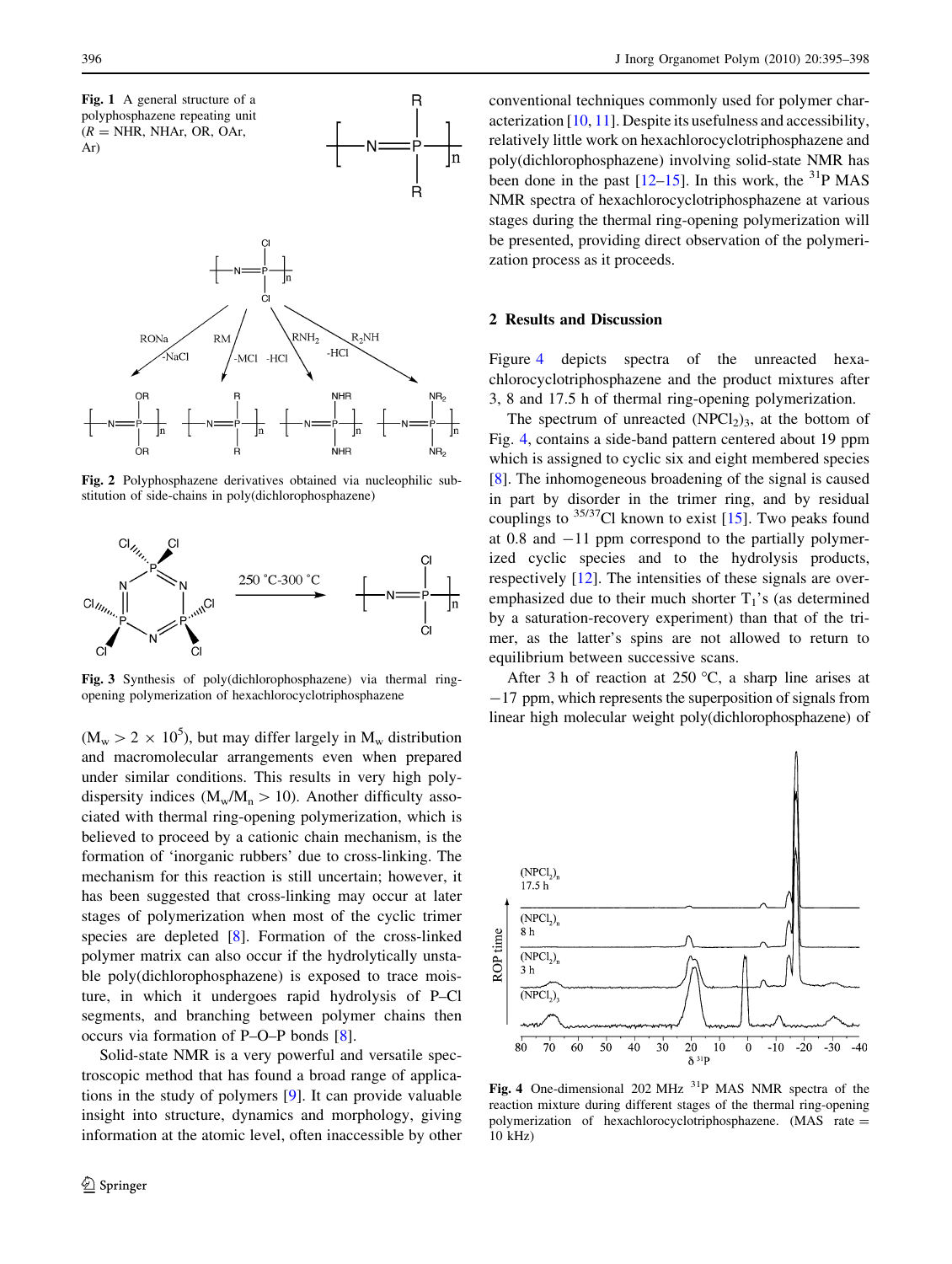differing chain lengths [\[12\]](#page-3-0). The signal is significantly more narrow than that of trimer indicating that the residual coupling to <sup>35/37</sup>Cl is averaged out by increased mobility in the polymer backbone  $[12]$ . A signal at  $-6$  ppm emerges at the same time which corresponds to cyclic  $(NPCl<sub>2</sub>)<sub>n</sub>$ , where n can be as high as 8 [\[16](#page-3-0)]. Low molecular weight oligomers, with chain lengths that are much shorter than those typical of the polymer, have signals that are shifted down-field appearing near  $-15$  ppm [\[16](#page-3-0)]. Furthermore, the peaks at 0.8 and  $-11$  ppm disappear altogether. Depletion of the trimer and tetramer starting materials is reflected by a lower intensity of the signal at 19 ppm.

This pattern of behavior continues as seen in the spectrum at 8 h of ROP. The ratio between absolute intensities of  $(NPCl_2)_n$  and  $(NPCl_2)_3$  increases further, and the intensity of the signal at  $-6$  ppm remains unchanged. The latter indicates that ROP leads to chain propagation without producing additional cyclic phosphazenes.

At 17.5 h the polymerization is essentially complete as indicated by the very low intensity of the signal at 19 ppm due to only trace amounts of cyclic trimer and tetramer species present in the reaction mixture. Meanwhile, the intensity of the signal at  $-6$  ppm does not increase which confirms that most of the starting material has been converted to high molecular weight poly(dichlorophosphazene) chains.

The signals near  $-17$  ppm reveal complex structure with several components contributing to the overall shape of the peak. Assuming that any remaining <sup>35/37</sup>Cl residual coupling is not responsible for the fine structure observed, [[15\]](#page-3-0) it should then result from differences in chains lengths. Changes in the distribution of these components would reflect corresponding changes in the chain length distribution and hence give insight into the rate of chain propagation. Alternatively, if the residual  $35/37$ Cl coupling cannot be ruled out, it would likely be only partially responsible for the fine structure in the signal, where the remainder would be attributed to differences in chain lengths.

Preliminary results of the deconvolution analyses are shown in Fig. 5 and are tabulated in Table [1](#page-3-0). A total of ten components are suggested for samples at 3, 8 and 17.5 h. Differences in the distribution of linewidths and intensities between the three samples are due in part to uncertainty in the deconvolution method; however, they also reflect changes occurring in the reaction mixture as the polymerization time increases. As such, one can readily appreciate that the intensities of lines at about  $-15$  ppm decrease with polymerization time, which corroborates their assignment to lower molecular weight oligomers, as increased reaction time leads to a greater conversion to higher molecular weight species. Similarly, components corresponding to a high molecular weight polymer increase in areas according to polymerization time.



**Fig. 5** Deconvolution analyses of the  ${}^{31}P$  MAS NMR spectra of the reaction mixture taken at 3, 8 and 17.5 h during thermal ring-opening polymerization of hexachlorocyclotriphosphazene. MAS rate 10 kHz

## 3 Conclusions

It was demonstrated that  ${}^{31}P$  MAS NMR spectroscopy can be readily used to follow the thermal ring-opening polymerization of hexachlorocyclotriphosphazene at different stages during the process. Signals from the trimer, oligomer, polymer and hydrolysis products were identified in the spectra and used to observe the changes in the sample composition during the polymerization process. Despite the inhomogeneous line broadening caused by disorder of the trimer ring, as well as by residual coupling to  $35/37$ Cl, spectral resolution was sufficient for the purposes of this study. The distribution between signals in the spectra at various stages of the polymerization were reconcilable with those to be expected over time during the polymerization process.

The resolution of the polymer signals was significantly improved over the trimer and was seen to contain several contributions. These signals were subjected to deconvolution analyses, from which information about their chemical shifts, widths and intensities was extracted. Changes in the contribution of the components in each signal were observed with reaction time. These components were